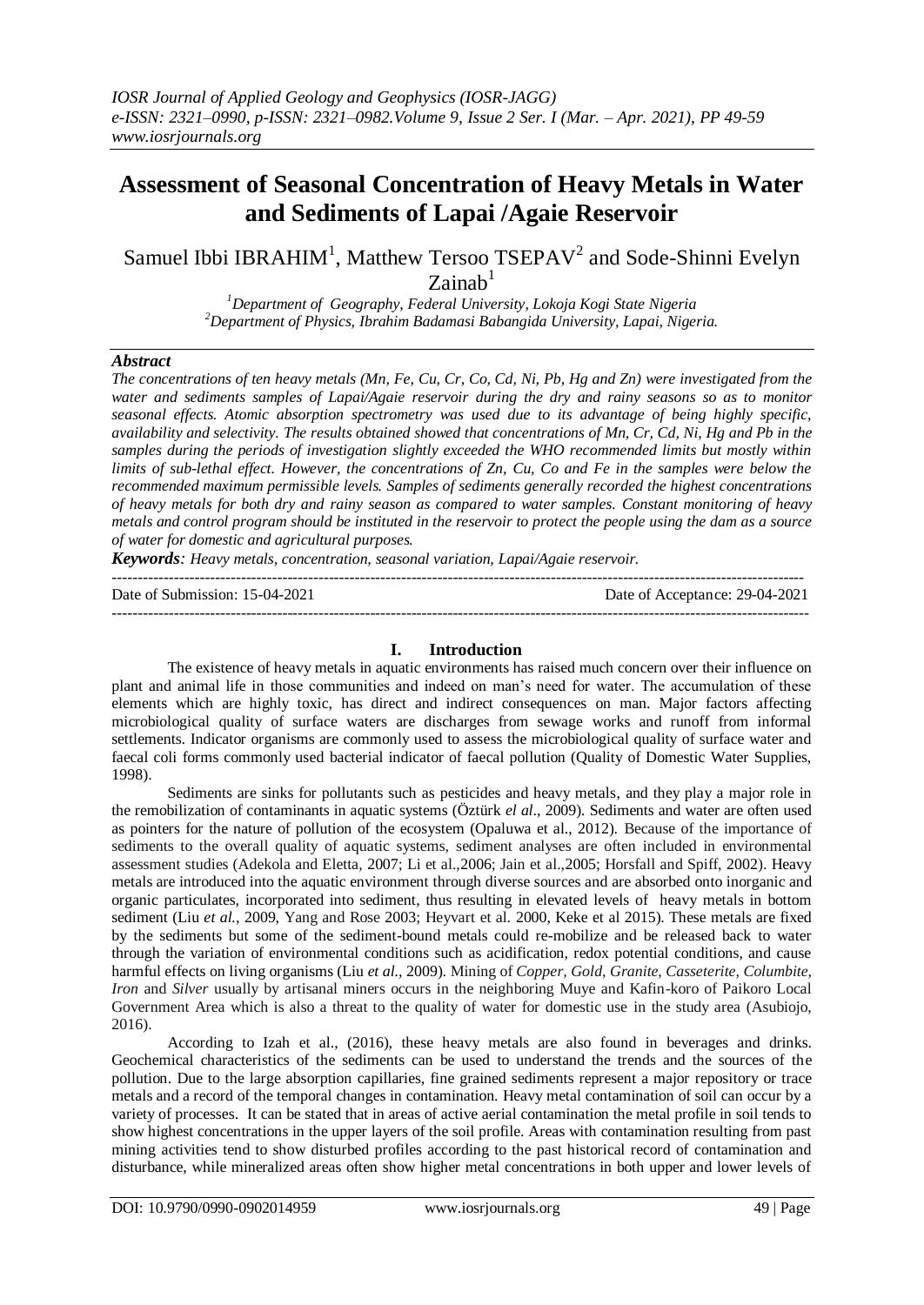the soil profile. Higher concentrations of heavy metals are found in the fine-grained than the sand-sized fractions of the sediment mostly in mangrove swamps. However, the differences between these two fractions becomes less significant when the swamp is more contaminated. Different heavy metal concentrations reflect the degree of anthropogenic pollution.

Although more metals are retained in the fine-grained sediments in most samples, metals would be accumulated in the sand-sized fraction if the swamp received heavy metals from anthropogenic sources. The accumulation of the heavy metals in water and sediments eventually reaches human and other living organisms through the aquatic ecosystem, since heavy metals can be transferred through the food chain. Singh *et al.,*  (2011) asserted that the accumulation of heavy metals in human's body cause adverse health problems. For instance, they inhibit the biological function of the essential nutritional minerals by replacing their position. In plants, the accumulation of heavy metals could damage the cellular components (Singh *et al.*, 2011). Therefore, the study of heavy metals in water and sediments of rivers and reservoirs had been conducted continuously in order to investigate their status in the environment.

#### *The Study Area*

Lapai/Agaie reservoir is located at Bakajeba village between latitude  $9^011'N$ ,  $9^015'N$  and longitude  $6^033$ 'E,  $6^0$  40'E across Jatau River, South East of Minna. It has a reservoir capacity of 38 million cubic meters and a dam crest length of 1,600 meters. The reservoir is shallow at the inlet about 1.64 meters and increases progressively inward to an average depth of 10.8m. The lake shore lines are swampy and inaccessible especially during the rainy season. There are three inlets and a large spillway on the side of the bank which are seasonally flooded downstream during the raining season. The western end of the reservoir drains into a broad swampy area and gradually narrows for a small stream referred to as River Jatau. The river is a major source of water to the community and is used for irrigation, fish farming and domestic uses.

Figure 1(a) is the map of Agaie and Lapai local government areas showing the location of the dam and the three rivers that flow directly into the reservoir. Figure 1 (b) shows the enhanced map of the dam indicating the rivers elaborately. They are Rivers Chain from Eastern direction, Jatau from southwest and Jimada from the northeast (Ojitiku, Kolo and Yakubu, 2016).



Figure 1(a). Map of Agaie and Lapai local government areas showing the dam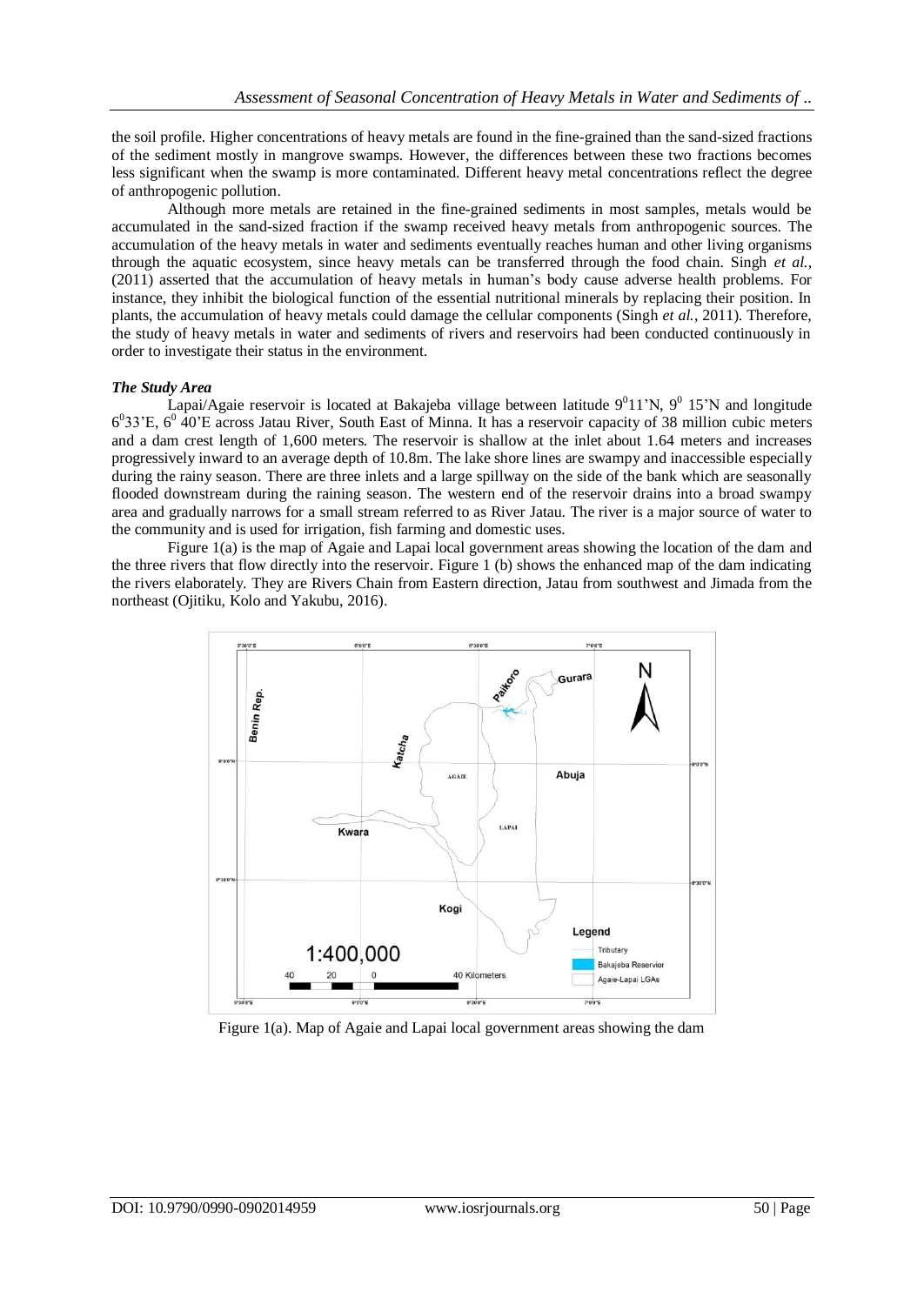

Fig. 1(b): Lapai/Agaie dam site showing the rivers that flow into it.

The spillway of the reservoir form the outlet westward which is systematically graduated into 50 meters interval along the river channel as point 1, 2 and 3 as shown in Figure 1(b).

# *Geology of the study area*

The area is underlain by the basement rocks of the Nigerian basement complex. Within the basement complex of Nigeria three major petro-lithological units are distinguishable, namely: Migmatite – Gneisses, Schists, and Older Granites (differentiating them from the Younger Granites concentrated around Jos).

The Migmatite – Gneiss Complex is generally considered as the basement complex *sensu stricto* (Rahaman, 1988; Dada, 2006) and it is the most widespread of the component units in the Nigerian basement complex. It has a heterogeneous assemblage comprising migmatites, gneises, and a series of basic and ultrabasic metamorphosed rocks. They generally occur intricately associated with the Older Granites intruding into them and in some places along with schist belts, but chronologically the Migmatite-Gneiss complexes are oldest (older than Schist Belts older than Older Granites). Older Granites dominate the bedrock cover from Lapai central to the north on Lapai – Paiko road where Bakajeba is located. Migmatite-Gneisses and Schistose rocks are very abundant within the vicinity of the area. Figure 2 shows the geologic map of Nigeria indicating the basement complex and the sedimentary parts.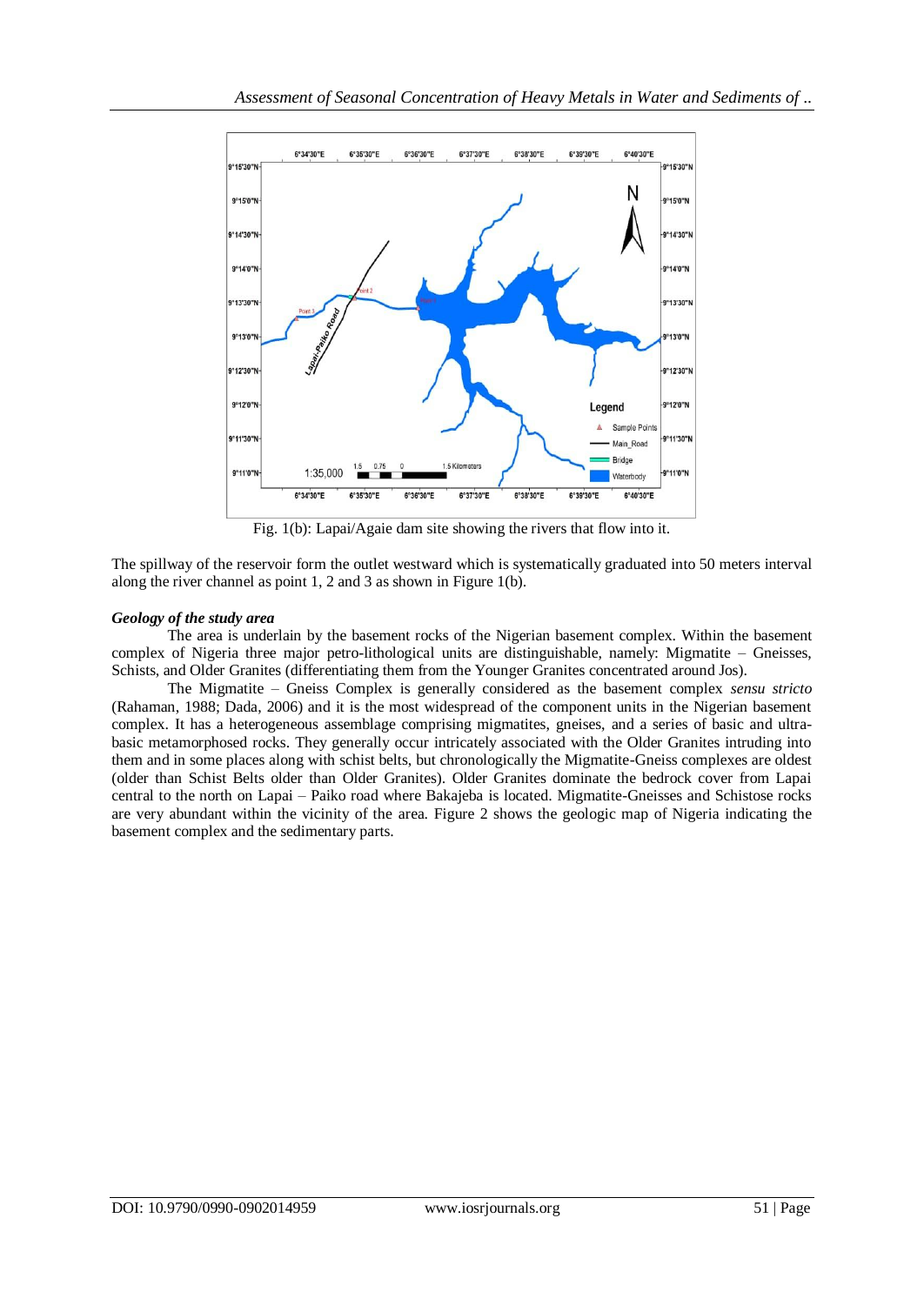

# **II. Materials and Methods**

The materials used in the work were Polyethylene water bottles, Plastic hand trowel, Sterilized polyethylene bags, 250ml capacity beakers, 250ml conical flasks, Deionized water, Analytical grade Hydrochloric acid (HCl), Analytical grade HNO<sub>3</sub>, Atomic Absorption Spectrophotometer (AAS), Heating Mantel and SPSS software.

Samples were collected twice a month. The first week of April, 2018 on-set of the raining season, twice a month to the end of raining season in October 2018, and twice a month from the onset of dry season in November, 2018 to the end of dry season in March, 2019. All samples were stored in the refrigerator before taken to the laboratory for analysis at a temperature of 4◦C. Method of sample storage and preservation were done in accordance with descriptions by APHA, (2005).

Sediment samples were obtained from three (3) sampling stations along River Bakajeba. During the two seasons, all the heavy metals under study were detected in the water samples. The concentrations of heavy metals in the water samples varied from one sampling station to the other with no general trend down the river.

Water samples were collected using polyethylene sampling bottles that were pre-cleaned with 10% HCl acid in order to stabilize the metal ions and prevent precipitation and also pre-rinsed with de-ionized water to avoid any contamination from metal and non-metal ions. The bottle was lowered into the water body at middepth below the surface (approximately 30cm) from the various sampling sites at a specified distance of 50m apart; upstream, mid-stream and downstream points of the rivers at each point apart.

Samples were collected at the three separate sampling sites. While sediment samples were collected systematically along the points identified for sampling collection along the river channel. Three sediment samples were collected in each season twice a month from a depth of 10 cm under the river bed in plastic container from the three different locations of the rivers (the upstream, mid-stream and downstream). Sediment samples were scooped using a plastic hand trowel and transferred immediately into clean sterilized polyethylene plastic containers and stored at a temperature of  $4^{\circ}C$  before taken to the laboratory for analysis.

The digestion of sediment samples was done by dissolving 1g of dried powdered sediment samples in a clean 100ml beaker. This was followed by the addition of 20ml concentrated HCl in small portions, 5ml of concentrated HNO<sub>3</sub> and 2ml of HF. The mixture was covered with watch glasses and heated for an hour. It was filtered hot and made up to the mark using de-ionized water in a 100ml volumetric flask and kept for AAS analysis (Mendham et al, 2002).

For selected elements in this study, Atomic absorption spectrometry was used due to its advantage of being highly specific, availability and selectivity (García and Báez, 2012). The Atomic absorption spectrophotometer of model A.A 500 England was used to analyze ten metallic elements of the samples: Mn, Fe, Cu, Cr, Co, Cd, Ni, Pb, Hg and Zn. It requires a standard with known analytic content to establish the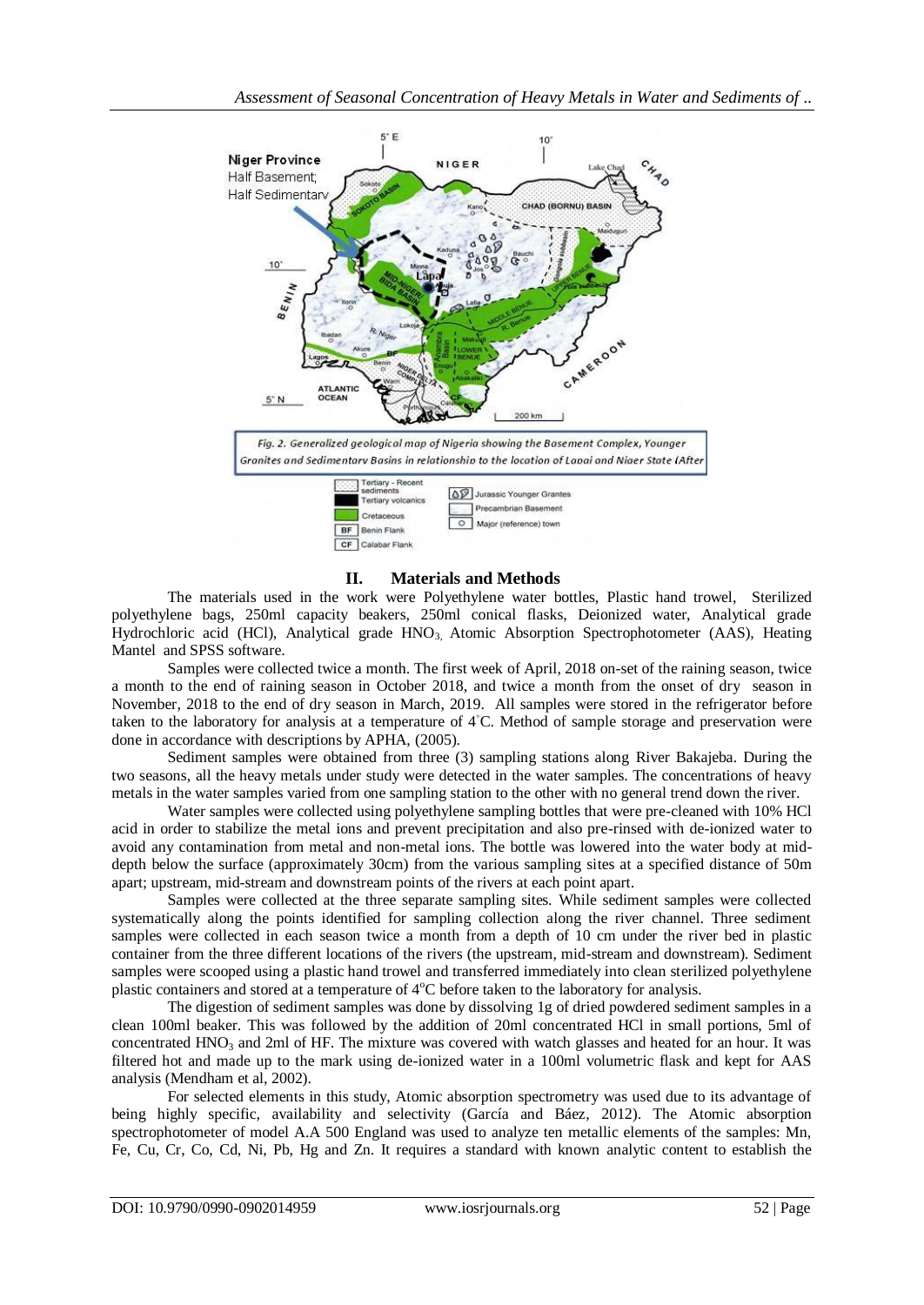relation between the measured and the analyzed concentrations and relies on Beer Lambert's law (Skoog *et al*., 2005; Christian, 2005).

The sample was converted into atomic vapors in the process of atomization. The precision and accuracy of this method depends on the atomization step and therefore, a good choice of the atomization method was required. This technique has been widely employed for elemental analysis in a number of matrices such as soils, water, nuts, wine and wine products (Navin *et al*., 2000). Commonly used detectors are photocells and photo multiplier tubes process as indicated in Fig. 3.



Fig. 3: Schematic diagram of AAS equipment (*Mwangi, 2009) :*

One-Way Analysis of variance ANOVA was used as a statistical inference for the comparison of results obtained from each sample at different seasons. The Pearson correlation matrix and Duncan multiple range tests were used for the identification of the relationship. The samples were analyzed using ANOVA test Statistical Package for Social Science (SPSS) software. The 95% confidence interval ( $P < 0.05$ ) was used to determine error margin and also significant differences between the different sampling points and settlements for accuracy of the data analysis. The correlation analysis was also carried out to determine the relationship between the concentration of metal ions in water and sediment.

# **III. Results and Discussions**

#### **Concentration of heavy metals in water and sediments during dry and rainy seasons**

During the dry and rainy seasons, all the heavy metals under investigation were detected in the water and sediments samples. The concentrations of heavy metals in the samples varied from one sampling station to the other with no general trend down the river. The presence of these heavy metals in the samples could be attributed to discharge of domestic wastes, unlawful and harsh agricultural practices, geology of river bed and the effects of androgenic catchment area activities (Kar *et al*., 2008; Obasohan, 2008). Tables 1 and 2 show the cumulative concentration of heavy metals in water during the dry and rainy seasons respectively. Tables 3 and 4 show the respective concentration of heavy metals in sediments during the dry and rainy seasons.

|                            | <b>SAMPLING STATIONS</b>   |                            |                          |  |  |  |
|----------------------------|----------------------------|----------------------------|--------------------------|--|--|--|
| <b>Elements</b>            | Concentration $(mg/L)$ for | Concentration $(mg/L)$ for | Concentration (mg/L) for |  |  |  |
|                            | Sample A1 (Oct-Nov)        | Sample A2 (Dec-Jan)        | Sample A3 (Feb-March)    |  |  |  |
| Concentration $(x \pm Sd)$ |                            |                            |                          |  |  |  |
| Manganese (Mn)             | $0.200 + 0.0007$           | $0.200 + 0.0003$           | $0.311 + 0.0005$         |  |  |  |
| Iron (Fe)                  | $0.167 + 0.0008$           | $0.500+0.0010$             | $0.167+0.0011$           |  |  |  |
| Copper $(Cu)$              | $0.278 + 0.0032$           | $0.611 \pm 0.0038$         | $0.278 + 0.0026$         |  |  |  |
| Chromium (Cr)              | $0.238 + 0.0008$           | $0.238 + 0.0008$           | $0.392 + 0.0006$         |  |  |  |
| Cobalt (Co)                | $0.243+0.0000$             | $0.243+0.0000$             | $0.156 + 0.0095$         |  |  |  |
| Cadmium (Cd)               | $0.020 + 0.0079$           | $0.030 + 0.0157$           | $0.073 + 0.0008$         |  |  |  |
| Nickel (Ni)                | $0.0428 \pm 0.0000$        | $0.0151 \pm 0.0010$        | $0.0428 + 0.0000$        |  |  |  |
| Lead (Pb)                  | $0.0050 + 0.0001$          | $0.015 \pm 0.0014$         | $0.026 + 0.0012$         |  |  |  |
| Mercury $(Hg)$             | $0.0012 \pm 0.0028$        | $0.0014 + 0.0048$          | $0.0012 \pm 0.0007$      |  |  |  |
| $\text{Zinc}(\text{Zn})$   | $0.072 + 0.0002$           | $0.078 \pm 0.0010$         | $0.189 + 0.0002$         |  |  |  |

**Table 1**: Cumulative Concentration of heavy metals in water during the dry season:

Source: Research fieldwork, 2018 and 2019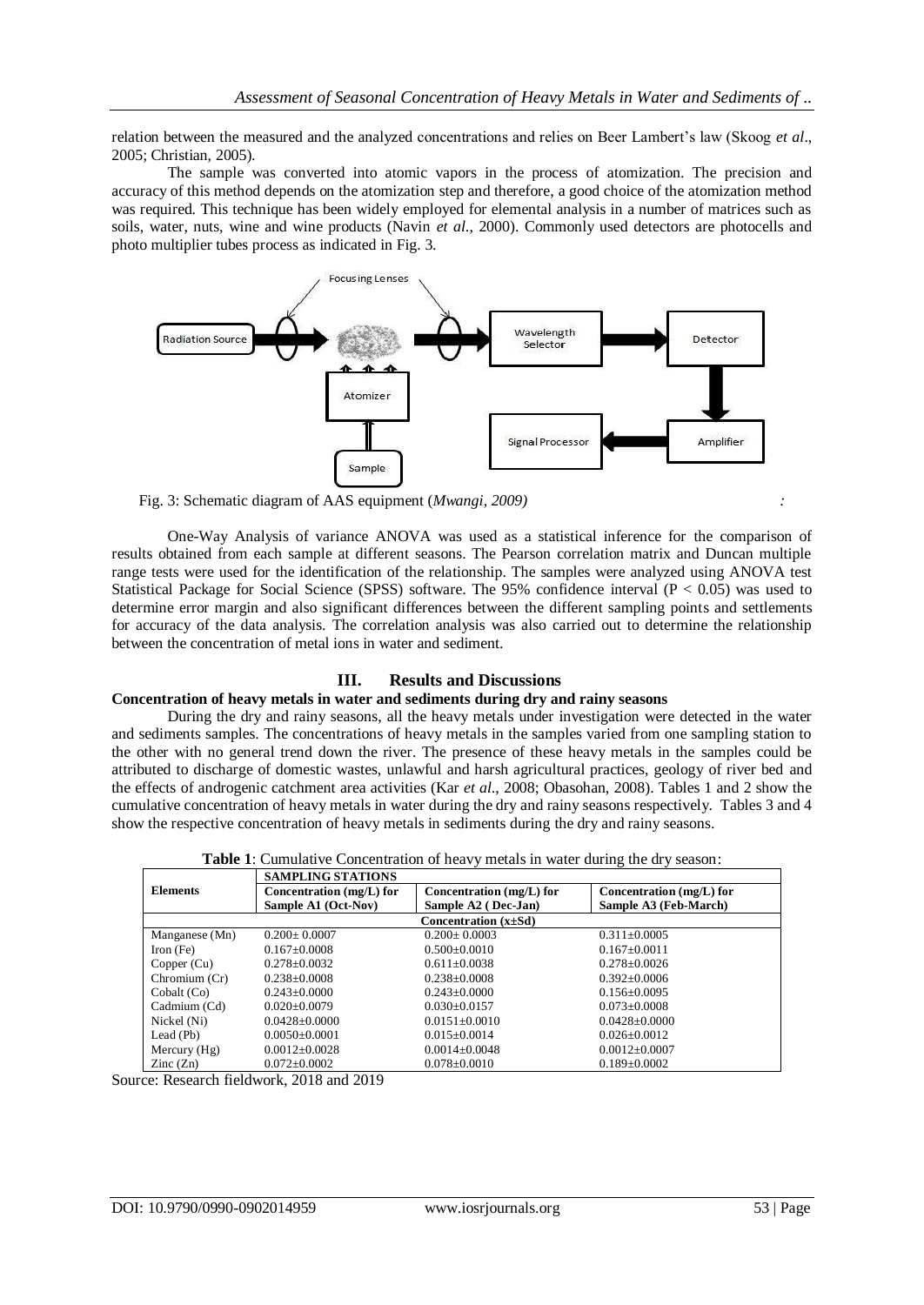|                            | <b>SAMPLING STATIONS</b>                             |                                                    |                                                  |  |  |
|----------------------------|------------------------------------------------------|----------------------------------------------------|--------------------------------------------------|--|--|
| <b>Elements</b>            | Concentration $(mg/L)$ for<br>Sample B1 (April-June) | Concentration $(mg/L)$ for<br>Sample B2 (July-Aug) | Concentration (mg/L) for<br>Sample B3 (Sept-Oct) |  |  |
| Concentration $(x \pm Sd)$ |                                                      |                                                    |                                                  |  |  |
| Manganese (Mn)             | $0.352 + 0.0002$                                     | $0.465 + 0.0018$                                   | $0.577+0.0004$                                   |  |  |
| Iron (Fe)                  | $0.263 + 0.0006$                                     | $0.596 + 0.0011$                                   | $0.485 + 0.0002$                                 |  |  |
| Copper $(Cu)$              | $0.520 + 0.0033$                                     | $0.739 + 0.0057$                                   | $0.129 + 0.0115$                                 |  |  |
| Chromium (Cr)              | $0.157 \pm 0.0007$                                   | $0.157+0.0011$                                     | $0.157+0.0005$                                   |  |  |
| Cobalt (Co)                | $0.550+0.0007$                                       | $0.550+0.0006$                                     | $0.300 + 0.0004$                                 |  |  |
| Cadmium(Cd)                | $0.028 + 0.0011$                                     | $0.051 + 0.0006$                                   | $0.043 + 0.0008$                                 |  |  |
| Nickel (Ni)                | $0.068 + 0.0107$                                     | $0.068 + 0.0136$                                   | $0.010 + 0.002$                                  |  |  |
| Lead (Pb)                  | $0.0070 \pm 0.0011$                                  | $0.0036 + 0.0010$                                  | $0.033+0.0010$                                   |  |  |
| Mercury Hg)                | $0.0032 \pm 0.0076$                                  | $0.0036 \pm 0.0028$                                | $0.0017 \pm 0.0036$                              |  |  |
| $\text{Zinc}(\text{Zn})$   | $0.0535 \pm 0.0009$                                  | $0.0712 \pm 0.0008$                                | $0.0594 \pm 0.0006$                              |  |  |

**Table 2:** Cumulative concentration of heavy metals in water during the rainy season

Source: Research fieldwork, 2018 and 2019

**Table 3:** Mean concentration (mg/kg DW) of heavy metals in sediments during the dry season

|                            | <b>SAMPLING STATIONS</b> |                          |                          |  |  |
|----------------------------|--------------------------|--------------------------|--------------------------|--|--|
| <b>Elements</b>            | Concentration (mg/L) for | Concentration (mg/L) for | Concentration (mg/L) for |  |  |
|                            | Sample A1                | Sample A2                | Sample A3                |  |  |
| Concentration $(x \pm Sd)$ |                          |                          |                          |  |  |
| Manganese (Mn)             | $0.200 \pm 0.0005$       | $0.533 \pm 0.0010$       | $0.367+0.0006$           |  |  |
| Iron (Fe)                  | $0.167+0.0010$           | $0.500+0.0021$           | $1.500+0.0004$           |  |  |
| Copper $(Cu)$              | $0.167+0.0026$           | $0.500+0.0024$           | $0.278 + 0.0023$         |  |  |
| Chromium $(Cr)$            | $0.315 \pm 0.0008$       | $0.315 \pm 0.0008$       | $0.469 + 0.0009$         |  |  |
| Cobalt (Co)                | $0.368 + 0.0087$         | $0.421 + 0.0173$         | $0.207+0.0043$           |  |  |
| Cadmium (Cd)               | $0.0428 + 0.0189$        | $0.080 + 0.0000$         | $0.081 + 0.0090$         |  |  |
| Nickel (Ni)                | $0.428 \pm 0.0000$       | $0.151 \pm 0.0010$       | $0.428 + 0.0000$         |  |  |
| Lead (Pb)                  | $0.0151 \pm 0.0076$      | $0.0428 + 0.0000$        | $0.030+0.0099$           |  |  |
| Mercury $(Hg)$             | $0.0044 \pm 0.0036$      | $0.0031 \pm 0.0031$      | $0.0060 \pm 0.0073$      |  |  |
| $\text{Zinc}(\text{Zn})$   | $0.0300 + 0.0013$        | $0.0411 + 0.0019$        | $0.078 + 0.0029$         |  |  |

**Table 4.** Mean concentration (mg/kg DW) of heavy metals in water during the rainiy season

|                            | <b>SAMPLING STATIONS</b> |                          |                          |  |  |
|----------------------------|--------------------------|--------------------------|--------------------------|--|--|
| <b>Elements</b>            | Concentration (mg/L) for | Concentration (mg/L) for | Concentration (mg/L) for |  |  |
|                            | <b>Sample B1</b>         | Sample B2                | Sample B3                |  |  |
| Concentration $(x \pm Sd)$ |                          |                          |                          |  |  |
| Manganese (Mn)             | $0.577 \pm 0.0004$       | $0.486 \pm 0.0004$       | $0.739 \pm 0.0004$       |  |  |
| Iron (Fe)                  | $0.411 + 0.0006$         | $0.485 + 0.0004$         | $0.485 + 0.0002$         |  |  |
| Copper (Cu)                | $0.129 + 0.0115$         | $0.324 + 0.0111$         | $0.666 + 0.0196$         |  |  |
| Chromium $(Cr)$            | $0.157+0.0003$           | $0.157+0.0009$           | $0.157 + 0.0005$         |  |  |
| Cobalt (Co)                | $0.550+0.0002$           | $0.550+0.0011$           | $0.300 + 0.0004$         |  |  |
| Cadmium (Cd)               | $0.028 \pm 0.0011$       | $0.056 + 0.0009$         | $0.063 + 0.0008$         |  |  |
| Nickel (Ni)                | $0.629 + 0.0050$         | $0.410\pm0.0000$         | $0.100+0.0024$           |  |  |
| Lead (Pb)                  | $0.0330\pm0.0013$        | $0.0330\pm0.0013$        | $0.0330\pm0.0010$        |  |  |
| Mercury $(Hg)$             | $0.0017 \pm 0.0036$      | $0.0019 \pm 0.0078$      | $0.0024 \pm 0.0014$      |  |  |
| $\text{Zinc}(\text{Zn})$   | $0.0653 \pm 0.0002$      | $0.0535 \pm 0.0007$      | $0.0594 \pm 0.0066$      |  |  |

**Key:** A1, B1- Source Point Water  $\pm$   $=$  SD of three result A2, B2- Middle Point Water

A3, B3- Terminal Point Water

**Concentration of Heavy Metals in Water and Sediments**

Ten elements of heavy metals (Mn, Fe, Cu, Cr, Co, Cd, Ni, Pb, Hg and Zn) were analyzed from the water and sediments samples to determine their level of concentration in the river from the mouth of the reservoir down the stream in 50m intervals.

#### **Concentration of Manganese (Mn) in Water and Sediments**

*Manganese* in the life of living organism forms an essential part of enzyme that metabolizes proteins and energy. *Manganese* is also essential in muco- polysacharides needed for healthy joint membranes (Soetan, et al., 2010). Its concentration in fish tissue has been found to be higher in liver and gill tissue than in muscle tissue (Rajeshkumar and Li, 2018). In humans, *Manganese* is involved in the digestion and absorption of food through peptidase activity, in the synthesis of cholesterol and fatty acid in glucose metabolism. The permissible limit for *Manganese* for drinking is about 0.05mg/l (USEPA). Exposure to toxic levels of manganese may lead to complications that include psychiatric and motor disturbances, termed *manganism* which has occurred in persons involved in the production and processing of *Mn* alloys (Nussey *et al.*, 2000).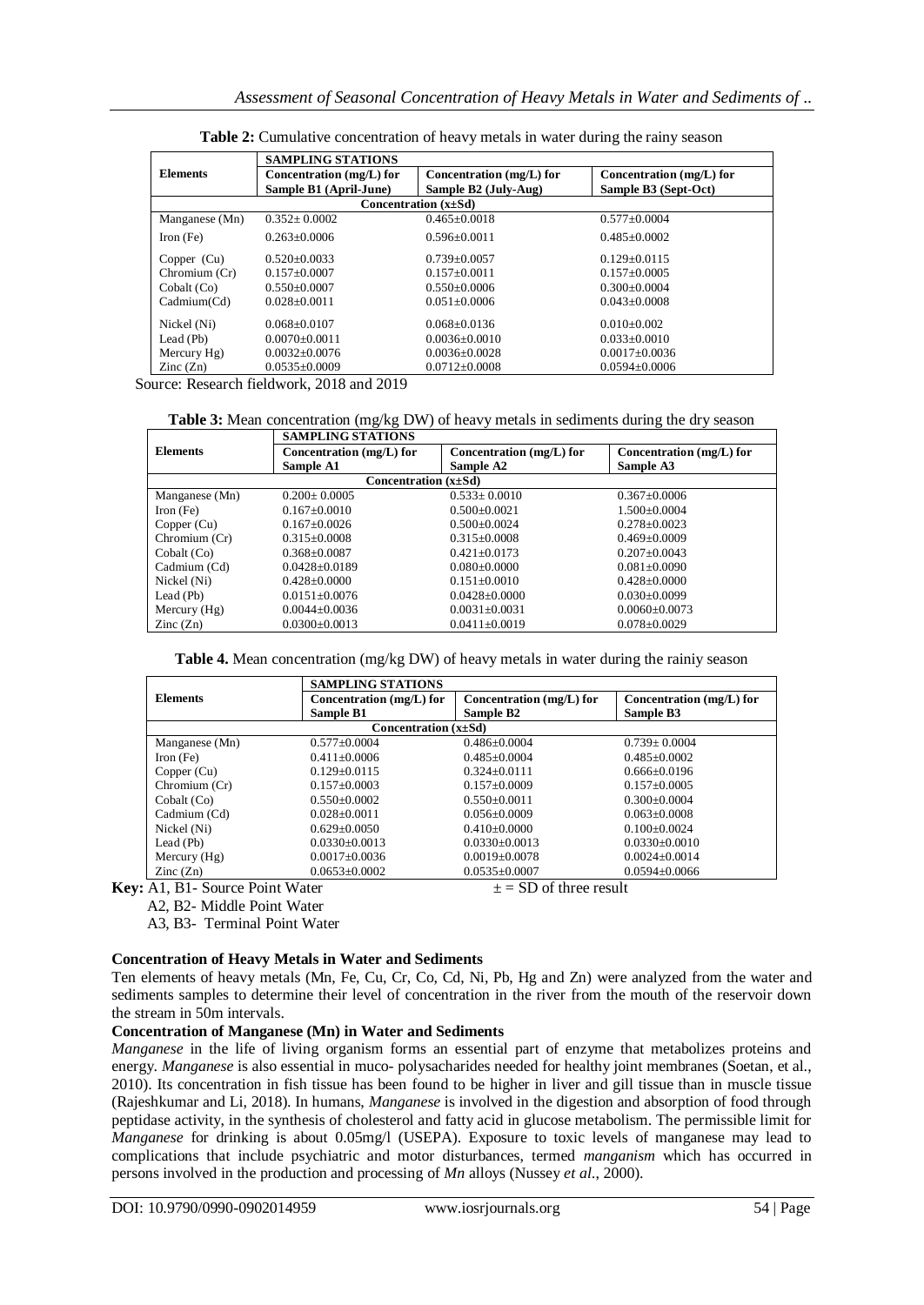The Manganese level of the water sample from the source, mid- and terminal points were  $0.200\pm 0.0007$ ,  $0.200\pm$ 0.0003 and 0.311±0.0005mg/L respectively for dry season and 0.352± 0.0002, 0.465±0.0018 and 0.577±0.0004 respectively for the rainy season. The result indicates the highest concentration of manganese for water samples was recorded at the terminal end of the river for the wet season. The sediments recorded manganese concentration of  $0.577 \pm 0.0004$  mg/l,  $0.486 \pm 0.0004$  and  $0.739 \pm 0.0004$  mg/l for source, middle and terminal points respectively during the rainy season and  $0.200\pm0.0005$  mg/l,  $0.533\pm0.0010$  and  $0.367\pm0.0006$  mg/l respectively during the dry season. It was observed that the Manganese of sediments samples was higher at the terminal for rainy season, an indication that the water downstream had higher manganese content. On the other hand, the manganese content at the middle point in the sediment during the dry season was higher than the terminal and source points. This may be due to the manganese content from rocks and soils directly exposed at the reservoir surface. The increase in concentration along the river is probably due to higher anthropogenic activities downstream of the river. The permissible limit for Manganese for drinking water is about 0.05mg/l (USEPA). Therefore, the water in the reservoir is deemed unsafe.

#### **Iron (Fe) concentration in water and Sediments**

When pipes are seeped into the water and exposed to oxygen, they produce rust and thereby free up iron particles which are being absorbed by the water. The tiny particles could host bacteria that are dangerous for human consumption. If someone's skin is exposed to water with high iron content, they risk suffering acne and other skin conditions. The iron could clog up pores resulting in breakouts and damage the skin. The body also needs iron for certain biological processes such as transportation of oxygen in the blood but if too high, it can damage the internal organs. The body do store iron in organs including the heart, pancreas and liver but if it is too much, it can cause iron body poisoning. Iron within the permissible range acts as a catalyst in water and will promote the dissociation of oxygen molecules in water to form free radicals.

Iron concentration in the reservoir water amounted to  $0.167\pm0.0008$  between October – November, 0.500±0.0010 December – January and 0.167±0.0011 between February – March in dry season while during the raining season, the concentration was observed to be 0.263±0.0006 between April - June, 0.596±0.0011 between July - August and 0.485±0.0002 between September - October.

The Iron content of the sediment sample for the rainy season was  $0.411\pm0.0006$  mg/l,  $0.485\pm0.0004$ mg/l and 0.485±0.0002mg/l for the source, middle and terminating point while the Iron content of the sediment sample for the dry season at the source, middle and terminal point was recorded as  $0.167\pm0.0010$  mg/l, 0.500±0.0021mg/l and 1.580±0.0004mg/l. It is observed that much of iron concentration was during the raining season. This could be as a result of increased cation exchange during the raining season. According to WHO, the taste and appearance of drinking water affected by iron below the concentration of 1- 3mg/litre are acceptable. Hence the Fe concentration in the water from the reservoir was below the maximum permissible level.

# **Copper (Cu) concentration in water and Sediments**

Copper particulates are released into the atmosphere by wind-blown dust, volcanic eruptions and anthropogenic sources (Ruqia et al, 2015); copper is an essential trace element necessary for growth and metabolism of all living organisms, humans need approximately 1.25mg daily (Nodberg et al, 2007). However, copper in higher concentrations 44mg/l is toxic to humans as it can cause gastrointestinal distress, nausea, vomiting and dizziness (Nodberg et al, 2007). According to USEPA, more than 1.30mg/L of copper in domestic water can be of health risk.

Copper content of water in the rainy season had the highest concentration at the mid-point of 0.739mg/L, while for the sediment the highest concentration of 0.666mg/L was found at the terminal point. In the dry season, the highest copper content recorded for water and sediments were  $0.611\pm0.0038$ mg/l and 0.500±0.0024mg/l respectively. The presence of copper elements in water could be influenced by the presence of oxidizing agents and chelation compounds or ions. Concentration of copper in all samples fell below the maximum permissible limits of 2mg/l (WHO) and 1.3mg/l (USEPA) for drinking water but above the limits for use in irrigation (0.2mg/l).

#### **Chromium (Cr) concentration in water and Sediments**

Chromium comes in forms like Sodium chromate; ferrochrome dichromate which are used in commercial scale (Kakuschke et al, 2005). Chromium above the acceptable level of 36mg/l in African cat fish affects the embryo survival and decreases the larvae growth (Arunkumar et al, 2000). This effect on fish makes it suspend feeding behavior and may equally trigger structural changes like hypertrophy and paraplegia at gill epithelium and weaken body immune system (Arunkumar et al, 2000). Long exposure can cause damage to liver, kidney circulatory and nerve tissues, as well as skin irritation (Dayan and Paine, 2001).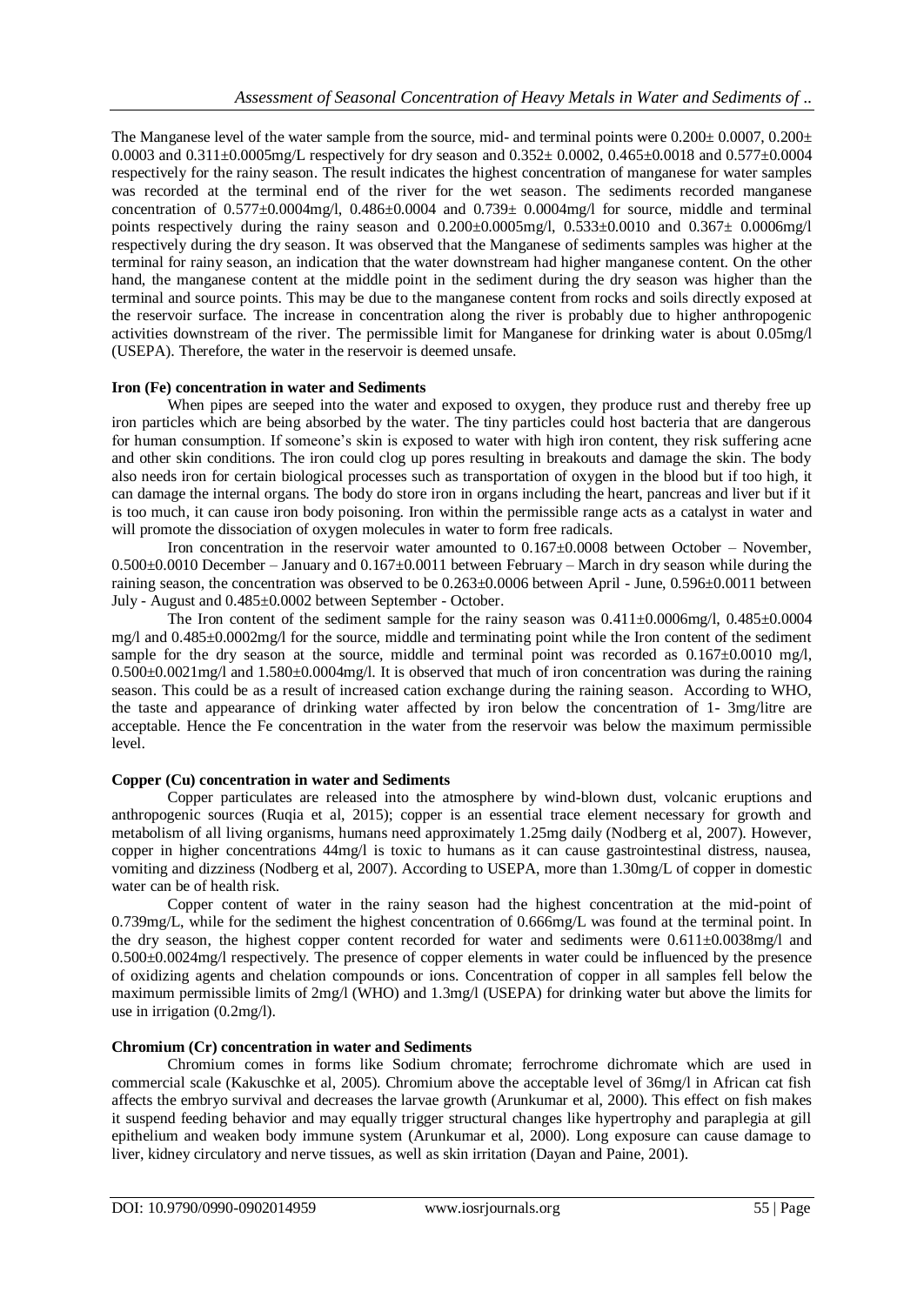Chromium levels in both water and sediments during the rainy season showed similar values of 0.157mg/l for the three points. The samples collected during the dry season showed the Cr concentration of  $0.238\pm0.0008$ mg/l,  $0.238\pm0.0008$ mg/l and  $0.392\pm0.0006$ mg/l showing the highest concentration in February – March. The highest Cr concentration in sediments was also obtained during the same period to be 0.492±0.0009mg/l. Minimum concentrations of chromium were observed in samples collected between Sep. – October. It could be observed that both water and sediments have Cr concentrations above the recommended level by WHO (0.05 mg/l) and USEPA (0.1mg/l) (WHO, 2008; USEPA, 1996) for drinking water and this portrays some danger.

This means that consumption of water from the Bakajeba River is still risky since hexavalent Cr is very toxic and mutagenic when consumed and is a known human carcinogen, where long term exposure can cause damage to liver, kidney circulatory and nerve tissues, as well as skin irritation (Dayan and Paine, 2001).

#### **Concentration of Cobalt (Co) in water and Sediments**

Cobalt is not normally a raw water contaminant, usually from corrosion of copper plumbing. It stains laundry at a concentration of 1mg/l and taste problems are noticed at a concentration of 5mg/l (WHO, 2008). Cobalt above permissible limits of 2mg/l in the body leads to gastrointestinal diseases like lung cancer (Guideline for drinking water quality, 1996); cobalt concentration in aquatic life will pose danger when levels exceed 4µg/l.

The highest level of the metal in both water and sediments was obtained during the months of April to August as 0.550mg/L which is below the 5mg/L for taste problems and 2mg/L which could cause gastrointestinal diseases. This value however exceeds the recommended level for aquatic animals and might pose some danger to them.

# **Concentration of Cadmium (Cd) in water and Sediments**

Cadmium has been reported to have effects on target organs including liver, placenta, kidneys, lungs, brain and bones (Reilly, 2002). It had a concentration in water ranging from 0.020mg/L in October – November samples to 0.073mg/L in February - March samples. The concentration in sediments varied from 0.028mg/L in samples collected in rainy season to  $0.081$ mg/L in samples collected in dry season. These values exceed the WHO limits of 0.003mg/l permissible limits in drinking water but within permissible limits for irrigation use and aquatic life of 0.01mg/l. The slightly high values might be due to heavy traffic along the route and washing of cars as observed around the river. The element is toxic even at low levels which can result to feelings of nausea, vomiting, abdominal cramp and headache, as well as diarrhea, renal failure and shock (Bandara et al, 2008). The biomagnifications could occur from one link in the food chain to another which includes human eating fish of any kind that has high accumulation of cadmium in it.

#### **Concentration of Nickel (Ni) in water and Sediments**

Nickel applied as fungicide is found to enhance plant growth and increased yield, but could accumulate due to improper disposal of residential waste. The Concentration of the metal in water samples was highest in samples collected during the rainy season from April to August with  $0.068 \pm 0.0107$ mg/l. The least value was observed in samples collected from Sep. to October with a concentration of 0.010±0.002mg/l. In the sediments, the concentration of the metal varied from 0.1000mg/L to 0.629mg/L as observed in the samples collected in April – June. Generally, the concentration of Nickel in these samples is above the permissible limit of 0.02mg/l as recommended by WHO.

Studies of the heavy metal in water from some rivers have indicated varying profiles in Ni concentrations compared to this study (Mwangi, 2009; Oguzie and Izevbigie, 2009). Concentrations of 0.01 mg/l were reported from Ikpoba Rivers which compares the minimum value reported in this work.

## **Concentration of Lead (Pb) in water and Sediments**

Lead and Lead compounds at high level of exposure could attack the brain and the Central nervous system of humans, leading to anaemia, high blood pressure and even death especially in children (WHO, 2019).

The Lead concentrations in water samples in the rainy season for the three points were recorded as  $0.0070\pm0.0011\,\text{mg}/l$ ,  $0.0036\pm0.0010\,\text{mg}/l$  and  $0.033\pm0.0010\,\text{mg}/l$  while the concentration in sediments within the season was 0.0330mg/L across the samples. The value of lead concentrations recorded during the dry season were 0.0050±0.0001mg/l, 0.015±0.0014mg/l and 0.026±0.0012mg/l for water and 0.0150±0.0076mg/l, 0.0428±0.0000mg/l and 0.030±0.0099mg/l for sediments.

WHO (2008) has a maximum permissible limit of 0.01mg/l. The results obtained for both water and sediments samples were above the permissible limit for drinking water except for water samples collected from April to August. These high levels could be attributed to the discharge of untreated agricultural and rural effluent to the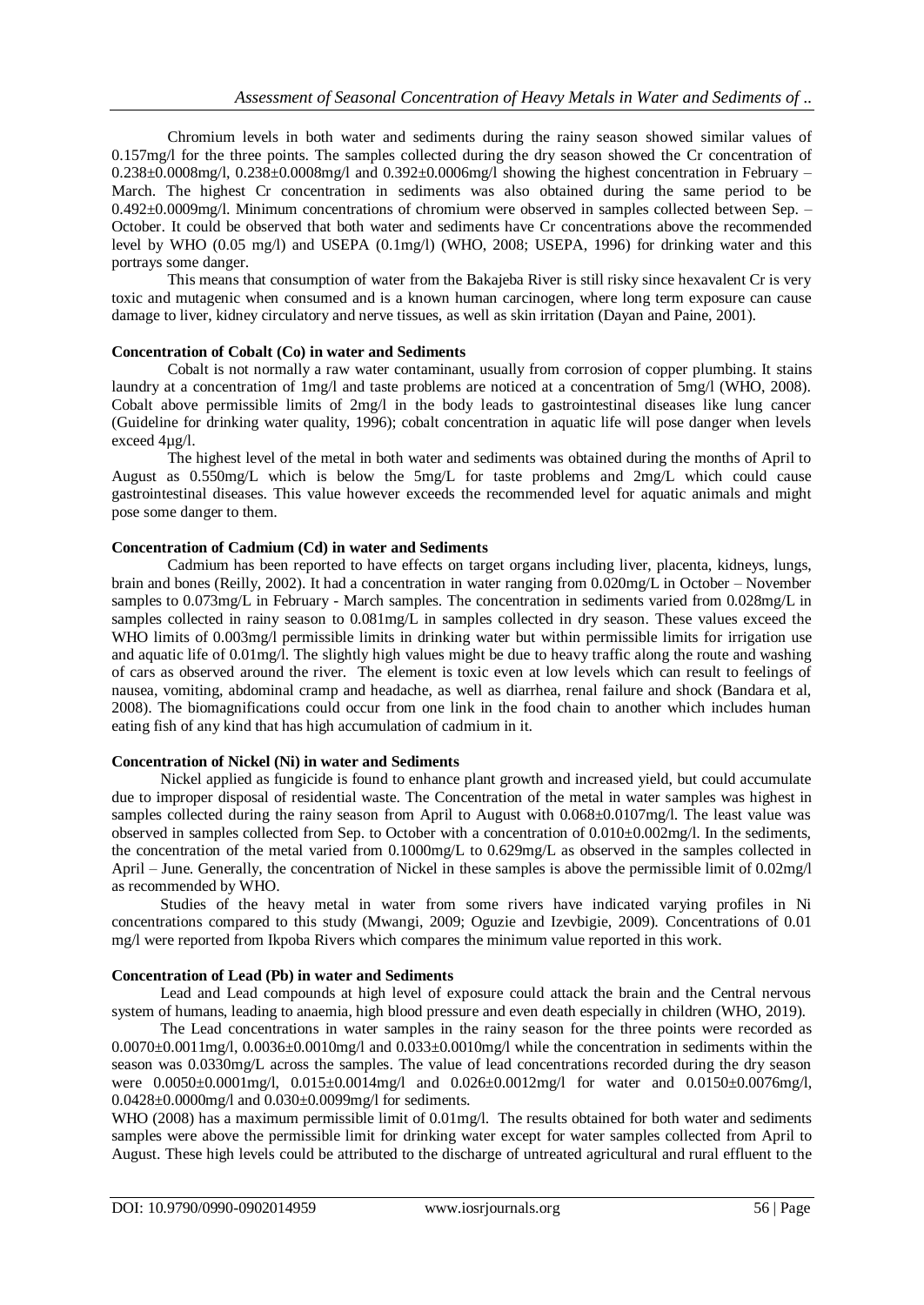river. This indicates a pending threat to the river water due to bio-accumulation and its use poses a high health risk of Pb poisoning as the element is known to be toxic even at low levels (Mwegoha and Kihampa, 2010).

#### **Concentration of Mercury (Hg) in water and Sediments**

Mercury concentration above the human health guideline of 0.500mg/l can be dangerous to both aquatic life and humans because the body temperature of a fish is the same as water temperature. Hence, the metabolic rate will increase when temperature increases. Mercury is known be more accumulated in fishes than humans (Wright and Wellbourn, 2002). The standard limit for Mercury in drinking water is 0.001-0.002mg/L (WHO, 2018, USEPA), above which it is termed hazardous, causing damage to the kidneys. The least concentration of the metal in water samples was obtained in the months of October to November and February to March to be 0.0012mg/L while the maximum value of 0.0036mg/L was obtained around July to August. The concentration in sediments varied from 0.0024mg/L in samples collected in rainy season to 0.0060mg/L for samples collected between February and March. These values are slightly above the recommended safety values by WHO and USEPA and might be dangerous to human health.

# **Concentration of Zinc (Zn) in water and Sediments**

The concentration of Zinc in the water samples delineated the minimum and maximum values as: 0.0535±0.0009mg/l for samples collected between April and June and 0.189±0.0002mg/l for samples collected between February and March. For sediments samples, the concentration varied from 0.0300±0.0013mg/l to 0.078±0.0029mg/l. It is observed that there is an increase in zinc concentration in the dry season in both water and sediment as compared to the results in rainy season.

All the sampling points recorded Zn mean levels that were within the recommended limit of 3 mg/l in drinking water for both water and sediments (WHO, 2008) and 5mg/l as described by Brenner and Hoeskstra, (2012) for irrigation purposes.

#### **IV. Conclusion**

An assessment of heavy metal concentrations in water and sediments of Lapai/Agaie reservoir was conducted during the dry and rainy season so as to monitor seasonal effects. The results indicated that the concentrations of *Mn, Cr, Cd, Ni, Hg* and *Pb* in the samples during the periods of investigation slightly exceeded the WHO recommended limits but mostly within limits of sub-lethal effect. On the other hand, the concentrations of Zn, Cu, Co and Fe in the samples were below the recommended maximum permissible levels. The heavy metals concentration in sediments generally showed the highest concentrations of heavy metals for both dry and rainy season as compared to water samples. Samples of sediments generally recorded the highest concentrations of heavy metals for both dry and wet season as compared to water samples. The concentration of the metals in water also showed different levels.

The mean levels of Mn, Co, Cr and Cu were higher than those of the other elements in the samples both during dry and rainy season, while Hg and Pb recorded the lowest concentrations both in water and sediments for the two seasons.

#### **V. Recommendations**

Constant monitoring of heavy metals and control program should be instituted in the reservoir to protect the high population down the river using this water as the dam is a major source of water for domestic and agricultural purposes.

The concentration of heavy metals in Fishes and other aquatic animals harvested from the river for consumption from the river should also be investigated as the river

Other physico-chemical analysis such as Alkanity, pH, Nitrate, Chloride and Conductivity tests should be carried out on the water, sediments and agricultural produce obtained from the river to ascertain their level and compare with world standards.

#### **References**

- [1]. Adekola FA and Eletta OAA (2007). A study of heavy metal pollution of Asa river, Ilorin, Nigeria; Trace metal monitoring and geochemistry Environ Monit Assess, 125:157-163.
- [2]. Akan, J. C., Abdulrahman, F.I., Sodipo, O.A. and Akandu, P.I. (2009) Bioaccumulation of some heavy metals of six fresh water Fishes caught from Lake Chad in Doron buhari, Maiduguri, Borno state, Nigeria, *Journal of applied sciences in environmental sanitation*, 4:103-114.
- [3]. Akponine, J.A andUgwumba, O.A (2014). Physico-Chemical Parameters and Heavy Metals Contents of Ibuya River in Old Oyo National Park, Septeri, Oyo States, Nigeria. African Journal Online Vol. 12 pp.54-63.
- [4]. Alaa, G.M., Osman, W.K. (2010) Water Quality and heavy metal monitoring in water, sediments, and tissues of the African catfish *Clariasgariepinus* (Burchell, 1822) from the River Nile, Egypt. *Journal of Environmental Protection*, **1**:389-400.
- [5]. Aloh, G.O. and Obasi, N.A (2016). Effects of Lead-Zinc Mining Activities on Water and Soil Quality in Ameka Mining Area of Ezza South, Ebonyi State, Nigeria.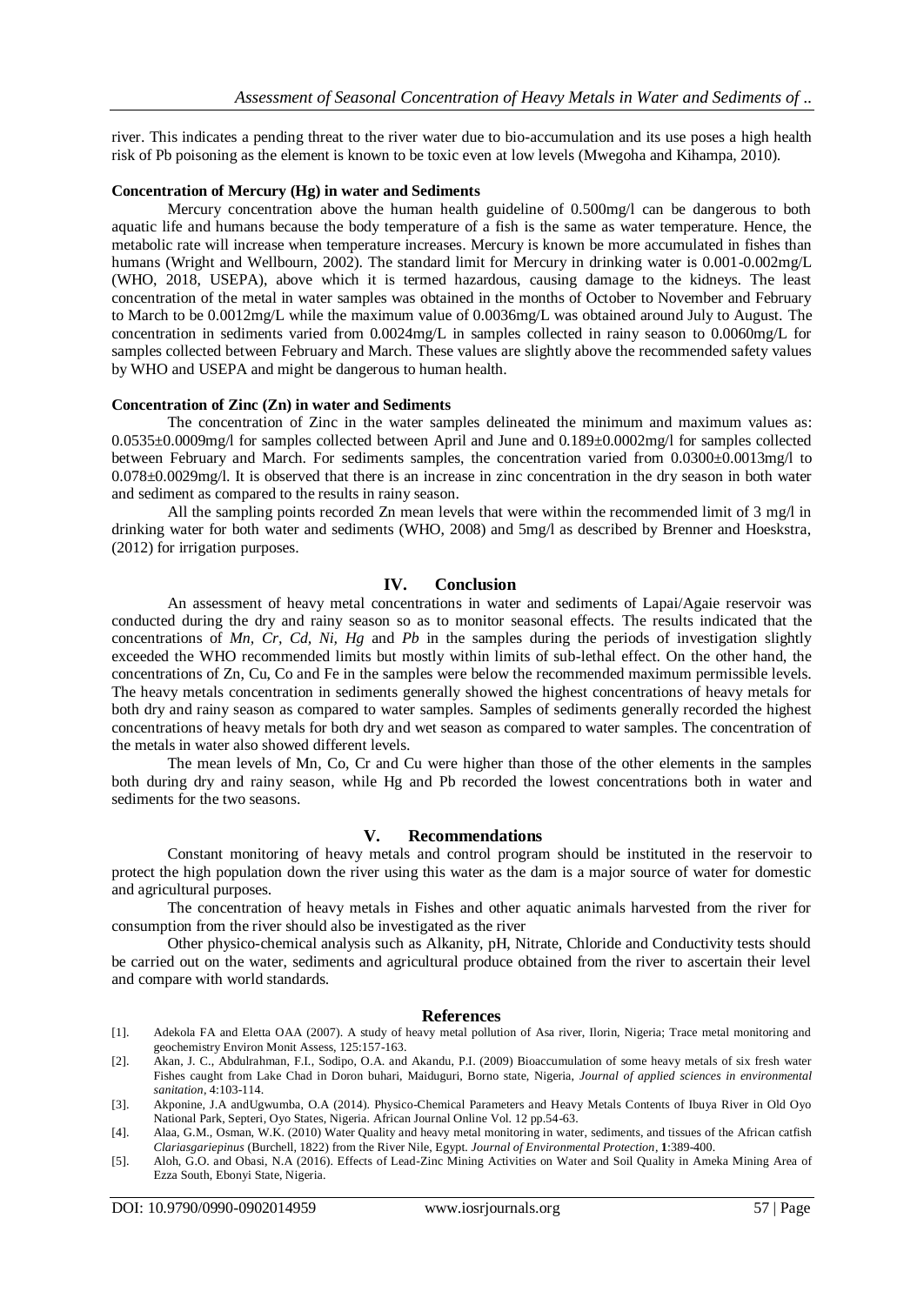- [6]. Antje Kakusche, Elizabeth Valentine Thone, Simone Griesel, Sonja Fonfara, Ursula Siebert and Andreas Orange (2005). Immunological imoact of metals in Harboar Seals (Phoca Vitulina) of the North Sea. Environmental Science Technology 39(2) pg 7568 – 7575. DOI 10.1021/es0505200
- [7]. Anyawu, B., Ezeiofor, A., Igweze, Z. and Orisakewe, O. (2018). Heavy Metal Mixture Exposure and Effects in Developing Nations: An Update. *Toxics* Vol. 6: 65. Doi: 10.3390/toxics6040065.
- [8]. APHA (American Public Health Association) (2005). Standards for the Examination of Water and Wastewater 21stEdn. APHA: Washington DC, USA.
- [9]. Arunkumar, R.I., Rajashekoran, P. and Micheal, R.D. (2000) Differential Effect of Chromium Compounds on the Imune Response of the African Mouth Breeder Orochromis Mossambicus (peter). *Fish and Shell Immunology* Vol. 10 667-676.
- [10]. Asubiojo, O.I (2016). Pollution Sources in the Nigerian Environment and Their Health Implications. Ife Journal of Science ,**8**:973- 979.
- [11]. Bandara, J.M.R.S., Seneviranthe, D.M.A.N., Dasanayake, D.M.R.S.R., Herath, V., Bandara, J.M.R.P., Abeysekara, T and Rajapaksha, K.H (2008).Chronic Renal failure among Farm Families in Cascade Irrigation Systems in Sri Lanka associated with Elevated Dietary Cadmium Levels in Rice and Freshwater Fish (Tilapia).*Environs. Geochem. Health* 30, 465-478.
- [12]. Brenner, A. and Hoekstra, E.J. (2012). Drinking Water Quality Standards and Registrations in Best Practice Guide on Metal Removal from Drinking Water by Treatment P.1.
- [13]. Bury, N.R., Walker, P.A and Glover, C.N. (2003) Nutritive metal uptake in teleost fish. *Journal of Experimental Biology*, **206**:11- 23.
- [14]. Christian, G.D. (2005) Analytical Chemistry. 6th Ed John Wiley and Sons. pp 474-478.
- [15]. Dada, S. S. (2006); Proterozoic Evolution of Nigeria. In: Oshi, O. (Ed.), *The Basement Complex of Nigeria and its Mineral Resources* (A Tribute to Prof. M. A. O. Rahaman). Akin Jinad & Co. Ibadan, pp29-44.
- [16]. Dayan, A.D. and Paine, A.J. (2001) Mechanisms of chromium toxicity, carcinogenicity and allergenicity: Review of the literature from 1985 to 2000. *Human and Experimental Toxicology,* **20**:439-451.
- [17]. Garcia R. and Baez A. P. (2012). Atomic Absoption Spectrometry (AAS). Open access peer reviewed chapter intechopen. Congratulations book. DOI 10.5772/25925
- [18]. Heyvart AC, Reuter JE, Sloton DG, Goldman CR (2000). Paleo-limnological reconstruction of historical atmospheric lead and Hg deposition at lake Tahoe, California, Nevada" Environ. Sci. Technol, 2000; 34:3588-3597.
- [19]. Horsfall M, Spiff AI (2002). Distribution and partitioning of trace metals in sediments of the lower reaches of the new Calabar River, Port Harcourt, Nigeria. Environ Monit.
- [20]. Izah, S.C., Chakrabarty, N. and Srivastav, A.L (2016). A Review on Heavy Metal Concentration in Potable Water Sources in Nigeria: Human Health Effects and Mitigating Measures. *Exposure and Health* 8:285-304.
- [21]. Jain CK, Singhal DC, Sharma UK (2005). Metal pollution assessment of sediment and water in the river Hindon, India Environ Monit Assess.; 105:193-207.
- [22]. Kar, D., Sur, P.J, Mandai, S.K., Saha, T. and Kole, R.K (2008) Assessment of Heavy Metal Pollution in Surface Water.*International Journal of Environmental Science and Technology* Vol 5(1) 119-124.
- [23]. Keke U.N, Arimoro F.O, Ayanwale A.V and Aliyu S.M (2015). Physico Chemical Parameters and Heavy Metals Content of Surface water in Downstream Kaduna River, Zungerus, Niger State, Nigeria. Applied Science Research Journal 3:46-57.
- [24]. Li Y, Yu Z, Song X, Mu Q (2006). Trace metal concentrations in suspended particles, sediments and clams from JiaozhouBay of China. Environ Monit Assess,; 121:491-501.
- [25]. Liu, Y., Shng, Z., Liu, H., Wen, D., He, Q., Wang, S. Shao, W., Jiang, R.J., An, S., Sun, Y., Bndena, W.G., Wang, J., Gilbert, L.I, Wilson, T.G., Song, Q. and Li, S. (2009) Juvenille Hormone Counteracts the bHLH-PAS Transcription Factors MET and GCE to
- [26]. Mendham, D.S., O'Connl, A.M. and Grove, T.S. (2002) Organic Matter Characteristics Under Nativ Forest, Long Term Pasture and Recent Conversion to Eucalyptus Plantations in Western Australia. Microbiomass, Soil Respiration and Permanganate Oxidation. *Aust. J. Soil* 40:859-872.
- [27]. Mwangi J.M (2009). Determination of Concentration of Selected Heavy Metals in Tilipia Fish, Sediments and Water from Mbagathi and Ruiru Athi River Tributaries, Kenya. Masters of Science Thesis, Kenyatta University.
- [28]. Mwegoha, W.J.S and Kihampa, C. (2010). Heavy Metal Contamination in Agricultural Soils and Water in Dares Salaam City, Tanzania. Afric. J. Environmental Science and Technology., 4:763-769.
- [29]. Navin, I., Soylak, M., Elci, L. and Dogan, M. (2000) Determination of trace metal ions by AAS in natural water samples after preconcentration of pyro catechol violet complexes on an activated carbon column. *Journal of Hazardous Materials,***52**:1041-1046.
- [30]. Nussey, G., Van Vuren, J.H.J., Du Preez, H.H (2000). Bioaccumulation of Chromium, Manganese, Nickel and Lead in the Tissues of the *Moggel, Labeoumbratus (Cyprinadae)*, from Witbank Dam, Mpumalanga. Water South Africa, 26:269-284.
- [31]. Obasohan, E.E. (2008). Heavy Metal Concentrations in the Offal, Gill, Muscle and Liver of a Freshwater Mudfish (Parachanna Obscura) from Ogba River, Benin City, Nigeria. *African Journal of Biotechnology* 6, 2620-2627. [http://dx](http://dx-doi.org/10.5897/AJB2007.000-2419)[doi.org/10.5897/AJB2007.000-2419.](http://dx-doi.org/10.5897/AJB2007.000-2419)
- [32]. Oguzie, F.A., Izevbigie, E.E. 2009. Astudy of heavy metals concentrations in the sediments upstream of Ikpoba River andReservoir in Benin City, Nigeria *BioscienceRes. Comm.,* 21(3): 119-127.
- [33]. Ojitiku, R. J. and Yakubu M.A. (2016). Spatial Distribution of Phytoplankton and Physico-chemical characteristics of Agaie-Lapai Dam, Minna Niger State. Journal of Biology and Life Sciences vol. 7(2) pg.1 – 12. ISSN 2157-6076
- [34]. Opaluwa, O, Aremu, M., Ogbo, L.O, Magaji O., Odiba, E. (2012). Assessment of Heavy Metals in Water, Fish and Sediments from UKE Stream, Nasarawa State, Nigeria. Current World Environment vol. 7:213-220.
- [35]. Öztürk,M.; Özözen,G.; Minareci,O.; Minareci, E. (2009). Determination Of Heavy Metalsin Fish, Water And Sediments Of Avsar Dam Lake In Turkey.Iran. J. Environ. Health. Sci. Eng., Vol. 6, No. 2, pp. 73-80.
- [36]. Rahaman, M. A. 1988. Recent Advances in the Study of the Basement Complex of Nigeria. In: Geological Survey of Nigeria (Ed.), *Precambrian Geology of Nigeria*, pp11-43.
- [37]. Rajeshkumar, S., and Li, X. (2018). Bioaccumulation of Heavy Metals In Fish Species from the Meiliang Bay, Taihu Lake, China. *Toxicology Reports*. 5: 288-295.
- [38]. Reilly, C. (2002). Metal Contamination of Food. Backwell Science Limited, USA, 81-194.
- [39]. Ruqia, N., Muslim, K., Mohammed, M., Hameed, N.U., Surrya, S., Nonsheen, A., Mohammed,S., Mohib, U. and Muhammed, R. (2015). Accumulation of Heavy Metals (Ni, Cu, Cd, Cr, Pb, Zn, Fe) in Soil, Water and Plants and Analysis of Physical Parameters of Soil and Water Collected from Tanda Dam, Kohat
- [40]. Singh R, Gupta V., Mishra A.,Gupta R. Heavy Metals and Living Systems: An Overview (2011). Vol 43 Indian Journal of Pharmacology 43 (3): 246-53.